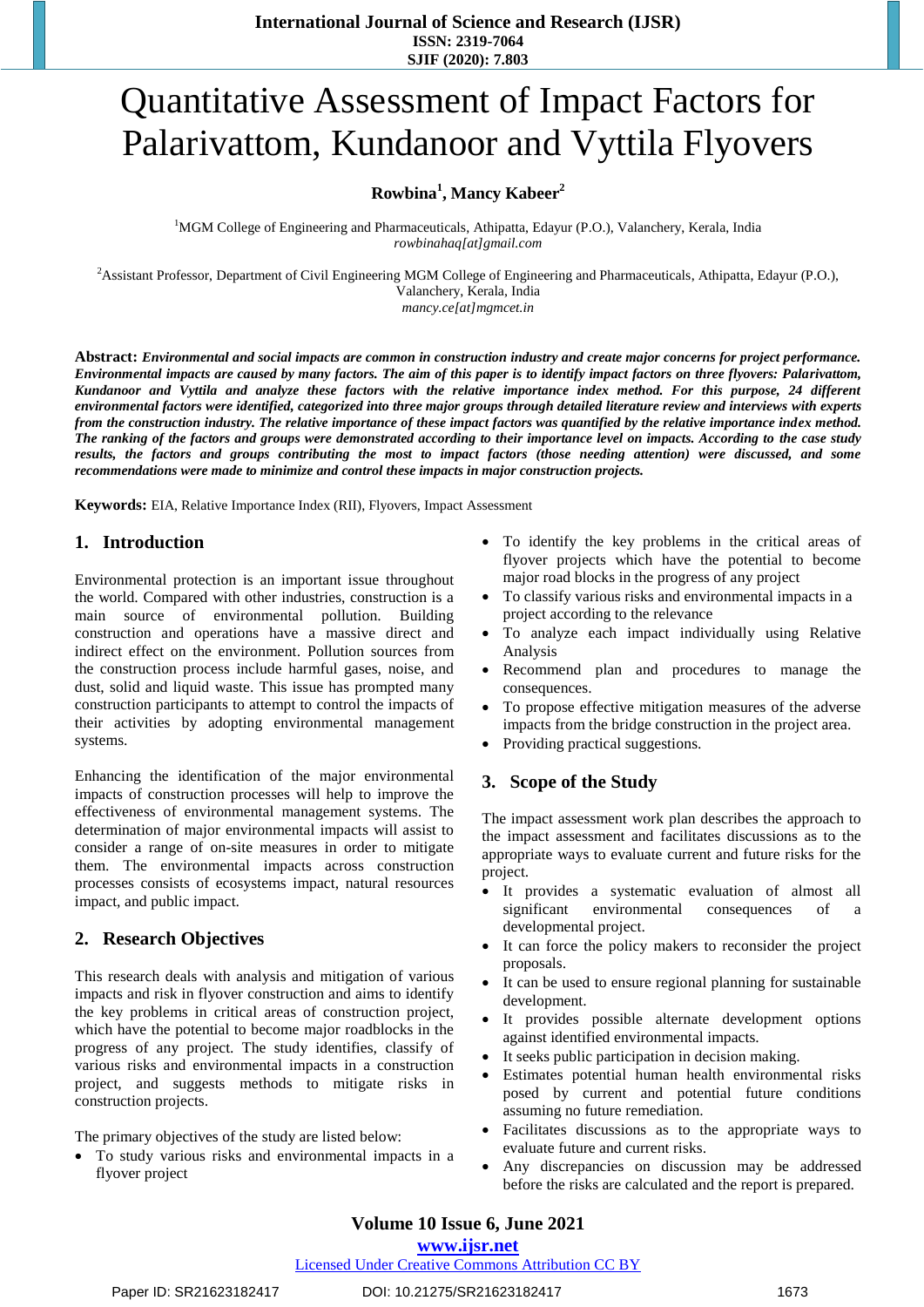- Provides a systematic approach to control and elimination of accidents at work.
- Establishes the bio-geo-physical and socio-economic conditions of the project area.

## **4. Literature Review**

Over the past decade, efforts have been made to evaluate the environmental loads of construction projects. With the growing interest in sustainable construction, it has gained importance to evaluate the environmental impact of construction practices. Many researchers have conducted studies on the environmental evaluation of infrastructure projects.

**Penadés-Plà V.** *et al.* **(2020)** in paper "Environmental and Social Impact Assessment of Optimized Post-Tensioned Concrete Road Bridges" showed that it carried out a complete life cycle assessment of three bridges: two boxsection post-tensioned concrete road bridges, with different initial and maintenance characteristics, sustainability and a pre-stressed concrete precast bridge. For this purpose, the environmental and social pillars were evaluated following the LCA methodology.

**Liu C. et al. (2019)** in paper "Life-Cycle Assessment of Concrete Dam Construction: Comparison of Environmental Impact of Rock-Filled and Conventional Concrete" showed that a hybrid LCA model is applied in this study to evaluate the environmental load of a dam's lifetime and compare the environmental impact of RFC relative to CC throughout the life cycle of a dam, which fills the gap of the environmental evaluation and comparison on dam constructions in the planning phase.

**Hasan I.** *et al,* **(2018)** in paper "Environmental Impact Assessment: Integrated Evaluation of Bridge Construction Projects in Bangladesh" identifies the potential positive and negative environmental, social and economic impacts of the project.

**Akanni P.O, Oke A. E. and Akpomiemie O.A. (2015)** in paper **"**Impact of environmental factors on building project performance in Delta State, Nigeria" asserted that the identified variables categorized under six clusters of economic and financial, construction technology and resources, political, legal, social and cultural and physical factors, had been quantitatively analyzed and evaluated and their significant relationship with time and cost overruns had also been statistically established.

**Gündüz M., Nielsen Y. and Özdemir M. (2013)** in paper "Quantification of Delay Factors Using the Relative Importance Index Method for Construction Projects in Turkey" demonstrated that delays can be avoided or minimized when their causes are clearly identified.

### **5. Data Collection**

Questionnaires survey was distributed to different persons living or working within 1 km radius of the flyover. Total questionnaires are gathered in two methods, firstly through personal interview, which was face-to-face process with the respondents and another method was through online survey with the aid of Google forms. The respondents are allowed to ask questions with a brief explanation for the ideas and contents of questionnaire, conducted. Result would show the present scenario of risk and impacts in bridge construction projects.

# **6. Methodology**

This research is focusing on the intrinsic area of risk and environmental analysis, carrying out in a systematic manner. The literature review included academic journals, books and other published materials. The research methodology of the study included the process to classify the awareness on implementation of risk and environmental impact analysis in flyover construction projects. To provide a foundation, several structured questionnaires was developed, which was followed throughout the project. Extensive literature was reviewed in the form of academic journals, books and published content.

The following sequence was then decided. The various steps in analyzing are:

- Develop questionnaire to identify critical environmental impacts
- Identify survey participants
- Ouestionnaire survey & Interviews of selected participants
- Data analysis of survey by Relative Analysis
- Quantify impact of environmental factors on project
- Formulate the analysis guidelines based on the factors for Flyover construction projects
- Enumerate mitigation techniques.

### **5.1. Analysis Method**

The relative importance index method (RII) was used herein to determine engineers', locals', shop owners' and residents' perceptions of the relative importance of the identified performance factors.Relative Importance Index (RII) is used to determine the relative importance of quality factors involved. The points of Likert scale used is equal to the value of W, weighting given to each factor by the respondent.

The RII was computed as

$$
RII = \frac{\Sigma W}{A X N}
$$
 (1)

 $(0 \leq RII \leq 1)$ 

where,

W - the weight given to each factor by the respondents and ranges from 1 to 5;

A - the highest weight  $= 5$ ;

N - the total number of respondents

# **7. Data Analysis**

60 questionnaires were distributed as follows: 18 to engineers formerly worked related to any of the flyovers and 42 to locals, shop owners and residents. The respondents were asked to indicate, based on their local experience the

# **Volume 10 Issue 6, June 2021**

# **www.ijsr.net**

### Licensed Under Creative Commons Attribution CC BY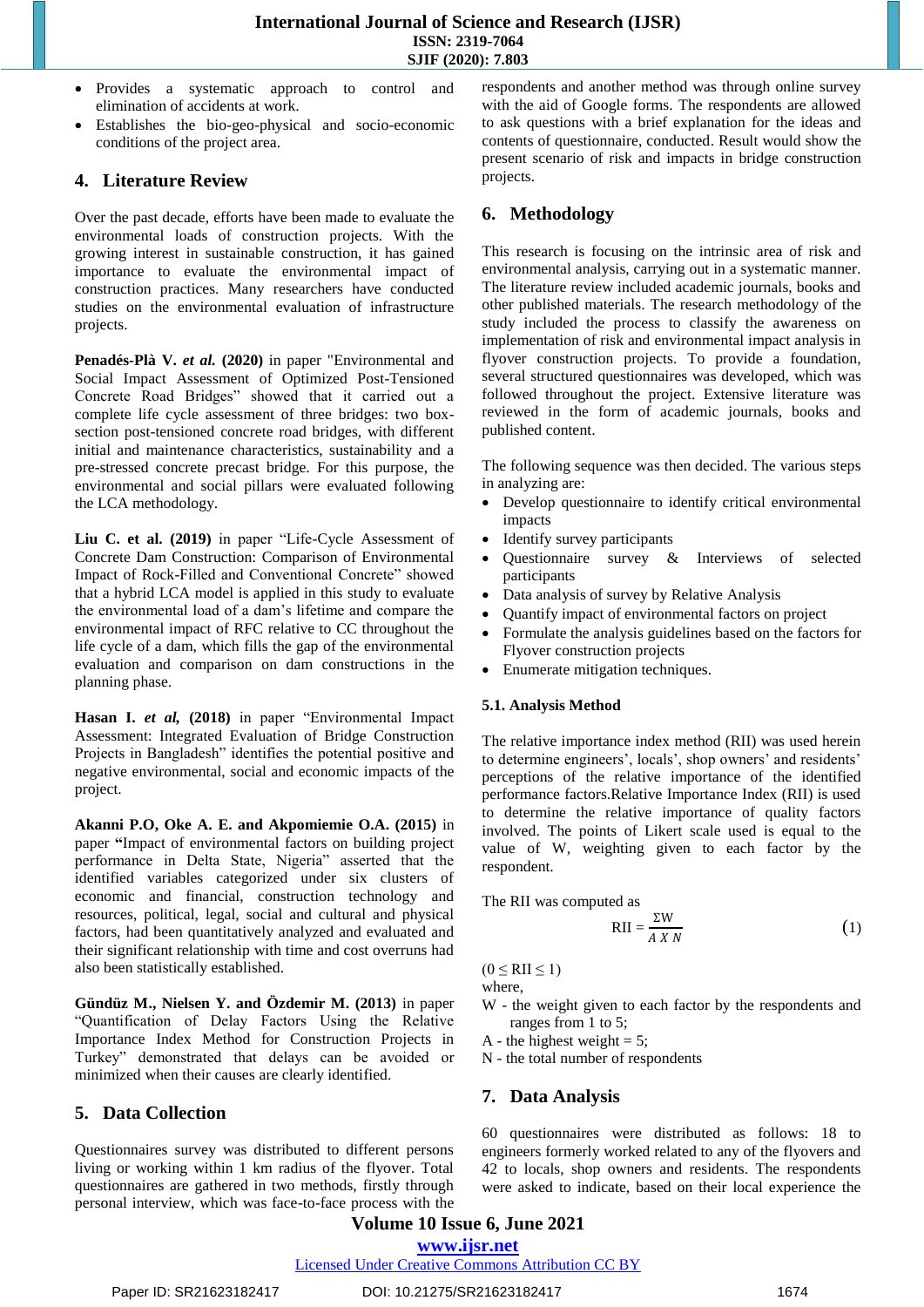level of importance of each one of the identified 24 factors of performance on a five-point Likert scale as: Highly Unlikely, Unlikely, Possible/Neutral, Likely and Highly Likely.

|  | Table 1: RII and Rankings for each factor |  |  |
|--|-------------------------------------------|--|--|
|  |                                           |  |  |

| Factor<br>Group               | S.I                                                                                                                                                                                                                                                                                                                                                                                                                                                                                                                                                                                                                                                                                                                                  | <b>Impact Factors</b>             | RII   | Rank           |
|-------------------------------|--------------------------------------------------------------------------------------------------------------------------------------------------------------------------------------------------------------------------------------------------------------------------------------------------------------------------------------------------------------------------------------------------------------------------------------------------------------------------------------------------------------------------------------------------------------------------------------------------------------------------------------------------------------------------------------------------------------------------------------|-----------------------------------|-------|----------------|
| Natural<br>Resources          | 1                                                                                                                                                                                                                                                                                                                                                                                                                                                                                                                                                                                                                                                                                                                                    | <b>Transportation Resources</b>   | 0.43  | 15             |
|                               | $\overline{2}$                                                                                                                                                                                                                                                                                                                                                                                                                                                                                                                                                                                                                                                                                                                       | <b>Energy Consumption on Site</b> | 0.46  | 14             |
|                               |                                                                                                                                                                                                                                                                                                                                                                                                                                                                                                                                                                                                                                                                                                                                      | Raw Material Consumption          | 0.463 | 13             |
|                               | $\overline{4}$                                                                                                                                                                                                                                                                                                                                                                                                                                                                                                                                                                                                                                                                                                                       | <b>Resource Deterioration</b>     | 0.48  | 10             |
|                               | $\overline{3}$<br>1<br><b>Noise Pollution</b><br>Dust Generation with<br>$\overline{c}$<br><b>Construction Machinery</b><br>3<br><b>Land Pollution</b><br>Waterborne Suspended<br>Substances such as Lead and<br>4<br>Arsenic<br>5<br><b>Air Pollution</b><br>Operations with Vegetation<br>6<br>Removal<br>Emission Volatile of Organic<br>7<br>Compounds (VOC) and CFC<br>Generation of Inert Waste<br>8<br>Operations with High Potential<br>9<br>Soil Erosion<br>10<br><b>Water Pollution</b><br>11<br><b>Inert Water</b><br>Chemical Pollution<br>12<br>13<br>Landscape Alteration<br><b>Toxic Generation</b><br>14<br>$\overline{15}$<br>Waterborne Toxicities<br>16<br>Greenhouse Gas Emission<br>1<br>Site Hygiene Condition | 0.62                              | 5     |                |
|                               |                                                                                                                                                                                                                                                                                                                                                                                                                                                                                                                                                                                                                                                                                                                                      |                                   | 0.76  | 1              |
|                               |                                                                                                                                                                                                                                                                                                                                                                                                                                                                                                                                                                                                                                                                                                                                      |                                   | 0.576 | 8              |
| Ecosystem                     |                                                                                                                                                                                                                                                                                                                                                                                                                                                                                                                                                                                                                                                                                                                                      |                                   | 0.37  | 19             |
|                               |                                                                                                                                                                                                                                                                                                                                                                                                                                                                                                                                                                                                                                                                                                                                      |                                   | 0.596 | 6              |
|                               |                                                                                                                                                                                                                                                                                                                                                                                                                                                                                                                                                                                                                                                                                                                                      |                                   | 0.59  | 7              |
|                               |                                                                                                                                                                                                                                                                                                                                                                                                                                                                                                                                                                                                                                                                                                                                      |                                   | 0.32  | 24             |
|                               |                                                                                                                                                                                                                                                                                                                                                                                                                                                                                                                                                                                                                                                                                                                                      |                                   | 0.426 | 16             |
|                               |                                                                                                                                                                                                                                                                                                                                                                                                                                                                                                                                                                                                                                                                                                                                      |                                   | 0.64  | $\overline{4}$ |
|                               |                                                                                                                                                                                                                                                                                                                                                                                                                                                                                                                                                                                                                                                                                                                                      |                                   | 0.466 | 12             |
|                               |                                                                                                                                                                                                                                                                                                                                                                                                                                                                                                                                                                                                                                                                                                                                      |                                   | 0.36  | 20             |
|                               |                                                                                                                                                                                                                                                                                                                                                                                                                                                                                                                                                                                                                                                                                                                                      |                                   | 0.356 | 21             |
|                               |                                                                                                                                                                                                                                                                                                                                                                                                                                                                                                                                                                                                                                                                                                                                      |                                   | 0.43  | $\overline{2}$ |
|                               |                                                                                                                                                                                                                                                                                                                                                                                                                                                                                                                                                                                                                                                                                                                                      |                                   | 0.42  | 17             |
|                               |                                                                                                                                                                                                                                                                                                                                                                                                                                                                                                                                                                                                                                                                                                                                      |                                   | 0.35  | 22             |
|                               |                                                                                                                                                                                                                                                                                                                                                                                                                                                                                                                                                                                                                                                                                                                                      |                                   | 0.33  | 23             |
| Public/<br>Socio-<br>Cultural |                                                                                                                                                                                                                                                                                                                                                                                                                                                                                                                                                                                                                                                                                                                                      |                                   | 0.47  | 18             |
|                               | $\overline{2}$                                                                                                                                                                                                                                                                                                                                                                                                                                                                                                                                                                                                                                                                                                                       | <b>Social Disruption</b>          | 0.57  | 3              |
|                               | $\frac{3}{4}$                                                                                                                                                                                                                                                                                                                                                                                                                                                                                                                                                                                                                                                                                                                        | Land Use                          | 0.67  | 9              |
|                               |                                                                                                                                                                                                                                                                                                                                                                                                                                                                                                                                                                                                                                                                                                                                      | <b>Public Accidents</b>           | 0.39  | 11             |

### **8. Results and Discussions**

A wide range of panel was interviewed to rank the frequency of common environmental impacts across construction of the 3 flyovers: Kundanoor, Palarivattom and Vyttila in Kochi, Ernakulam based on the five-point Likert Scale. About 70 percent (n=42) of the interviewees had an experience of more than 1 year of residing in the locality, and approximately 30 percent (n=18) had less than 1 year of experience.

From the above calculations, a 2D graph is plotted which is of Relative Importance Index (RII) vs. Impact factors.



**Figure 1:** RII of Environmental Impact Factors

The environmental factors coming in the top 10 rank has high importance. These are the factors having high priority which are responsible for the environmental and social damages. So, by doing the analysis by Relative Importance Index (RII) analysis, it was observed that 10 impact factors from a total of 24 factors have top most effect on the 3 flyover projects.

| $\frac{1}{2}$ and $\frac{1}{2}$ are $\frac{1}{2}$ and $\frac{1}{2}$ are $\frac{1}{2}$ and $\frac{1}{2}$ are $\frac{1}{2}$ are $\frac{1}{2}$ and $\frac{1}{2}$ are $\frac{1}{2}$ are $\frac{1}{2}$ are $\frac{1}{2}$ are $\frac{1}{2}$ are $\frac{1}{2}$ are $\frac{1}{2}$ are $\frac{1}{2}$ a |       |      |  |  |  |
|-----------------------------------------------------------------------------------------------------------------------------------------------------------------------------------------------------------------------------------------------------------------------------------------------|-------|------|--|--|--|
| Factors                                                                                                                                                                                                                                                                                       | RII   | Rank |  |  |  |
| Dust Generation withConstruction Machinery                                                                                                                                                                                                                                                    | 0.76  |      |  |  |  |
| Landscape Alteration                                                                                                                                                                                                                                                                          | 0.73  | 2    |  |  |  |
| Land Use                                                                                                                                                                                                                                                                                      | 0.67  | 3    |  |  |  |
| Operations with High Potential Soil Erosion                                                                                                                                                                                                                                                   | 0.64  | 4    |  |  |  |
| Noise pollution                                                                                                                                                                                                                                                                               | 0.62  | 5    |  |  |  |
| <b>Air Pollution</b>                                                                                                                                                                                                                                                                          | 0.596 | 6    |  |  |  |
| Operations with Vegetation Removal                                                                                                                                                                                                                                                            | 0.59  | 7    |  |  |  |
| Land pollution                                                                                                                                                                                                                                                                                | 0.576 | 8    |  |  |  |
| Social Disruption                                                                                                                                                                                                                                                                             | 0.57  | 9    |  |  |  |
| Resource deterioration                                                                                                                                                                                                                                                                        | 0.48  | 10   |  |  |  |

#### **Table 2:** Most Important Impact Factors

## **9. Conclusions**

An extensive review of the 3 flyovers: Palarivattom, Vyttila and Kundanoor to identify major environmental impact factors is performed in the present study. Major environmental impact factors for the 3 flyover projects identified by the present study include: "Dust Generation with Construction Machinery", "Landscape Alteration", "Land Use", "Operations with High Potential Soil Erosion", "Noise pollution", "Air Pollution", "Operations with Vegetation Removal", "Land pollution", "Social Disruption" and "Resource deterioration".

The findings of this study serve as a basis for making the following conclusions and recommendations:

- This work aims to propose a complete methodology to evaluate the environmental and social impact assessment of the flyovers in Kochi, Ernakulam using a small number of indicators.
- This methodology can be applied to other case studies. However, this study has potential limitations. One limitation is that results cannot be compared with other works as they use different methodologies.
- The results indicated that dust generation with construction machinery was the most important impact factor, as it has the first rank among all factors from the perspectives of locals, shop owners, residents and engineers.
- The results of this finding may be useful for Project managers who wish to carry out construction projects by taking cognizance of these variables especially those categorized under natural resources, ecosystem and public/ social-cultural clusters.

#### **9.1 Recommendations**

The top 10 impact factors are identified and the following are the respective recommendations provided for the constraints:

 Develop a plan. Make sure to include dust control methods, an application schedule, and application rates. For more resources on dust control plans, see this post: Dust Control Resources.

# **Volume 10 Issue 6, June 2021**

**www.ijsr.net**

Licensed Under Creative Commons Attribution CC BY